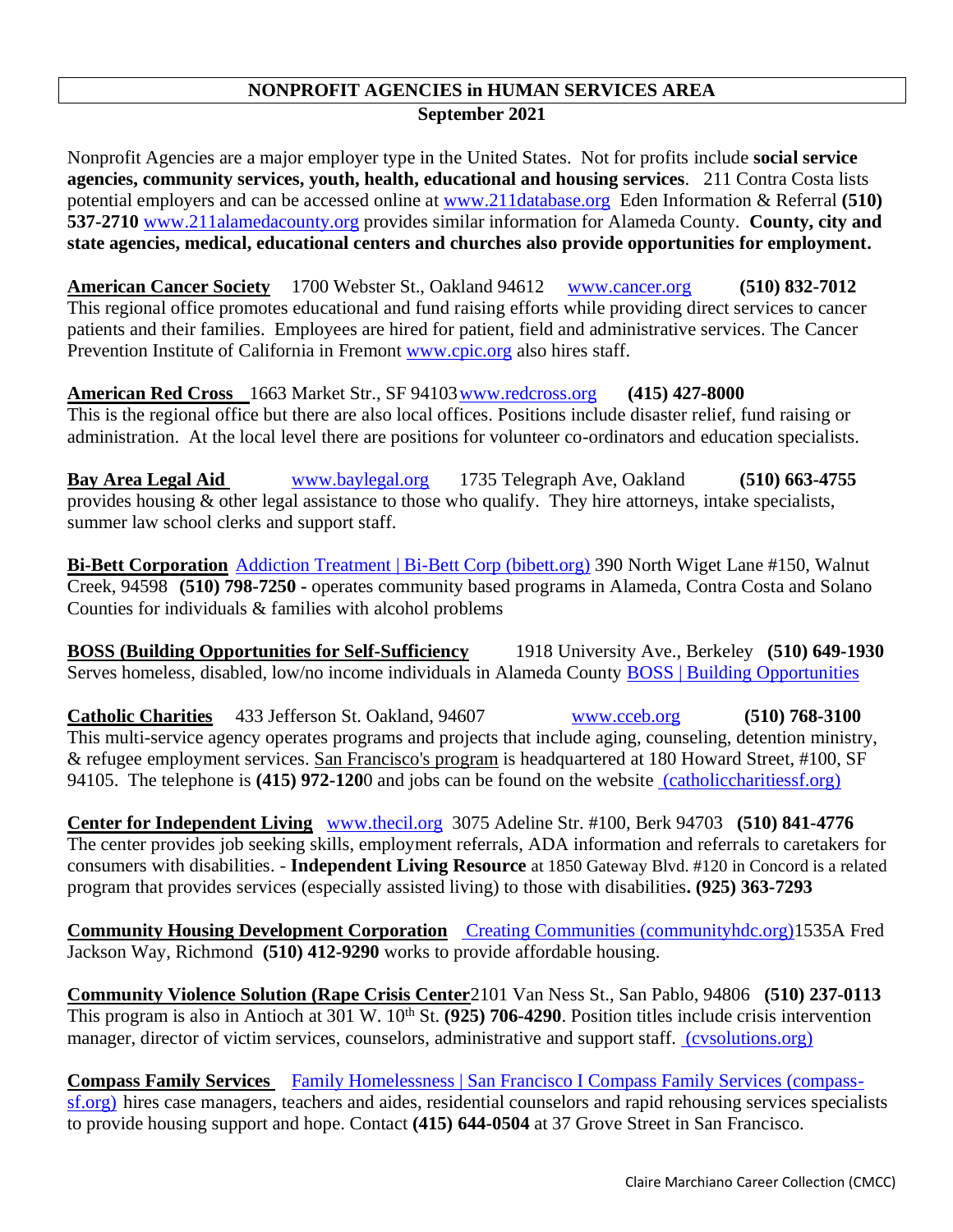**Contra Costa ARC** [www.contracostaarc.com](http://www.contracostaarc.org/) 1340 Arnold Dr. #127, Martinez 94523 **(925) 370-1818 The ARC of Alameda Co.** [www.arcalameda.org](http://www.arcalameda.org/) 14700 Doolittle Dr. San Leandro **(510) 357-3569** The Arc provides advocacy and services for adults with developmental disabilities. Positions include job coaches, community work supervisors, job life skills instructors as well as staff to supervise supported workshops**.** Services include a day treatment preschool and early intervention program for young children.

**Contra Costa Child Care Council** 1035 Detroit Ave. #200, Concord 94518 **(925) 676-5442** This program improves childcare services available to the community. Go to [www.cocokids.org.](http://www.cocokids.org/) Bananas [www.bananasbunch.org](http://www.bananasinc.org/) at **(510) 658-7353** is the childcare resource & referral source in Alameda Co. Children's Council of San Francisco [Children's Council\(childrenscouncil.org\)i](https://www.childrenscouncil.org/)s the San Francisco counterpart.

**Covia** (formerly Episcopal Communities) 2185 N. California Blvd. #575, Walnut Creek **(925) 956-7400** Cultivates and builds communities that include residential & aging services. Home Page - [Covia | Covia](https://covia.org/) **Human good** at 6120 Stoneridge Mall Road in Pleasanton is also a provider of housing services for low income seniors. The phone number is **(925) 924-7100** and the website is [HumanGood | Senior Living](https://www.humangood.org/)  **Mercy Housing** 1256 Market St., SF is another service provider (415) 355-7100 www.mercyhousing.org

**Donor Network West** hires community engagement and family resource coordinators out of its San Ramon Headquarters at 12667 Alcosta Blvd. #500 [Donor Network West | Organ Donation in Calif](https://www.donornetworkwest.org/) **925 (480-3100)**

**EAH Housing** 2169 East Francisco Blvd. Suite B., San Rafael 94901 [www.eahhousing.org](http://www.eahhousing.org/) This nonprofit housing corporation builds houses & manages properties in the greater Bay Area.

**Eastbay Works, part of America's Job Center of California** [East Bay Works | for Employment](https://www.eastbayworks.com/) Provide & contract for employment and training services such as training, employment counseling and job placement services in Contra Costa and Alameda Counties. **Cypress Mandela** provides pre-apprenticeship and other training opportunities in Oakland **(510) 208-7350**

**Easterseals Northern California** [Easterseals Northern California | \(esnorcal.org\)](https://www.esnorcal.org/) 2730 Shadelands, Building 10. Walnut Creek 94598 Changes lives by helping those with disabilities **(925) 266-8400**

Food Bank of Contra Costa and Solano **WWW.foodbankccs.org** 4010 Nelson Ave. Concord **(925) 676-7543**. The Food Bank collects donated food and distributes it to the needy; it operates a large warehouse and distribution facility. The **Alameda County Community Food Bank** provides a similar service at Oakland Army Base, 7900 Edgewater Drive, Oakland **(510) 635-3663** [www.accfb.org](http://www.accfb.org/) **San Francisco and Marin** have [San Francisco-Marin Food Bank sfmfoodbank.org\)](https://www.sfmfoodbank.org/) **(415) 282-1900**

**Fred Finch Youth Center** 3800 Coolidge Ave, Oakland 94602 **(510) 482-2244** [www.fredfinch.org](http://www.fredfinch.org/) This treatment center for emotionally disturbed youth hires child care counselors, mental health counselors, mental health rehabilitation specialists, residential directors, art/drama therapists, etc.

**Goodwill Industries** [www.eastbaygoodwill.org](http://www.eastbaygoodwill.org/) 1301 30th Avenue, Oakland **(510) 698-7200** This office coordinates Goodwill Services (collection of donated goods, sale of goods in retail stores, and employment training of individuals who work in those stores) in Alameda, Contra Costa and Solano Counties. The **San Francisco Goodwill** is at 1500 Mission St. (**415) 575-2100** [www.sfgoodwill.org](http://www.sfgoodwill.org/)

**Hospice of East Bay** 3470 Buskirk Ave. Pleasant Hill 94523 **(925) 887-5678** [www.hospiceeastbay.org](http://www.hospiceeastbay.org/) Hospice ministers to terminally ill patients and their families. Nurses and social workers provide support and practical care. Another organization, **Sutter VNA & Hospice of Northern California,** lists its open positions at [www.suttervnahospice.org](http://www.suttervnahospice.org/) **1-800-698-1273**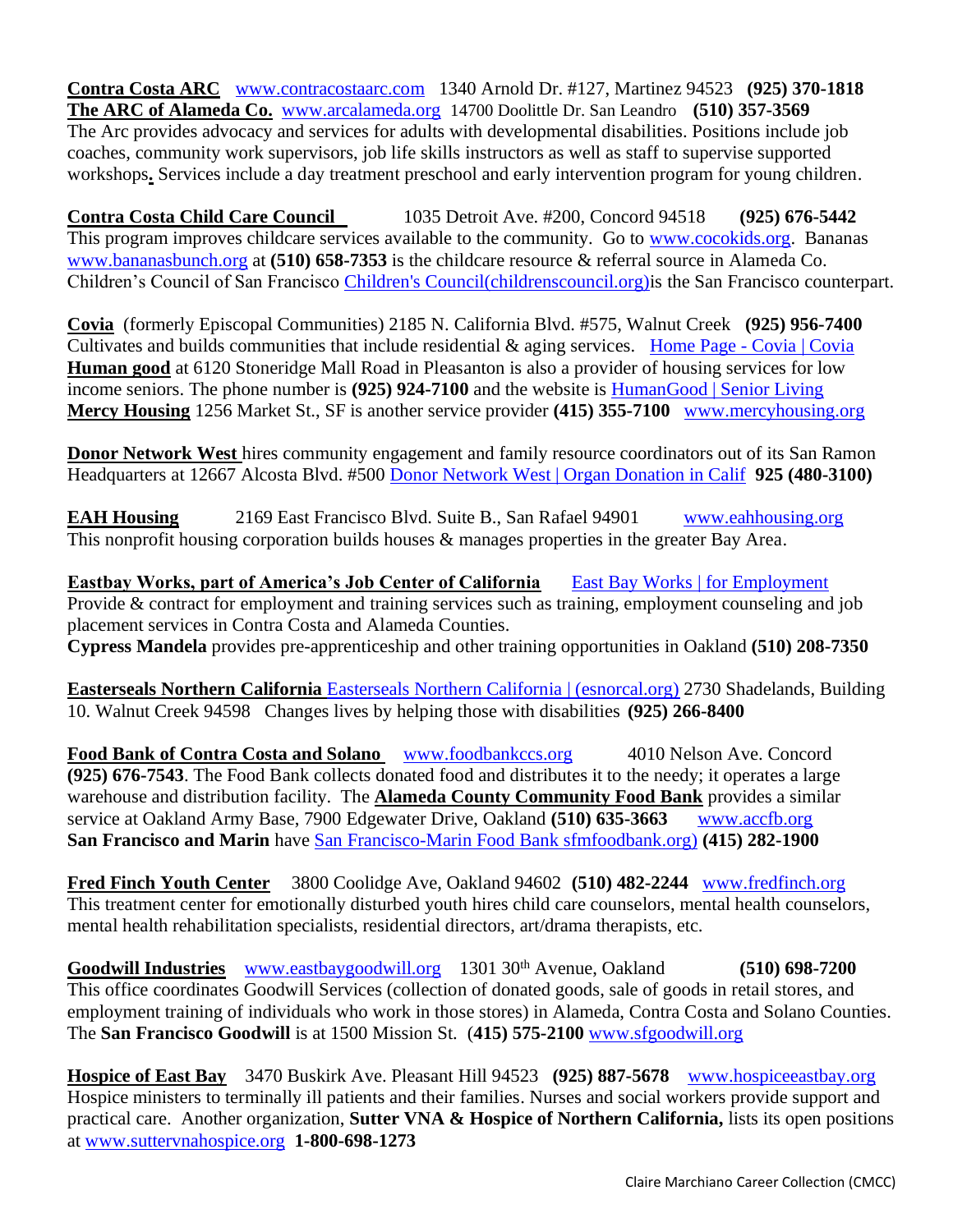**Jewish Family & Children's Services** at **(510) 704-7475** [www.jfcs-eastbay.org](http://www.jfcs-eastbay.org/) provides mental health and social services to Alameda and Contra Costa County individuals. **Jewish Vocational Services** at 225 Bush St. in San Francisco provides job training and career services (www.jvs.org)

La Clinica [www.laclinica.org](http://www.laclinica.org/) 1450 Fruitvale Avenue, 3<sup>rd</sup> floor, Oakland (510) 535-4000 This nonprofit offers bilingual health services in Concord, Pittsburg & Vallejo as well as Oakland. La Clinica Monument is at 2000 Sierra Road in Concord. **(925) 363-2005.**

**Lao Family Community** [www.lfcd.org](http://www.lfcd.org/)2325 E 12th St Oakland **(510) 533-8850;** 1865 Rumrill Blvd., Suite B, San Pablo (**510) 215-1220**; helps culturally diverse families & individuals achieve financial independence

**Larkin Street Youth Services** [Larkin Street Youth Services –](https://larkinstreetyouth.org/) Ending Youth Homelessness 134 Golden Gate Ave., SF **(415) 673-0911** Helps keep youth off the street for good

**Las Trampas, Inc**. [www.lastrampas.org](http://www.lastrampas.org/) P.O. Box 515, Lafayette, CA. 94549 **(925) 284-1462** Las Trampas helps adults with severe developmental disabilities. Clients are supported by Las Trampas staff that includes group home managers, direct caregivers, and vocational trainers as well as administrative staff.

**Lincoln Strengthening Families, Changing Lives** 1266 14th Street., Oakland 94607 **(510) 273-4700** [www.lincolnfamilies.org](http://www.lincolncc.org/) provides services for children, youth and families.

**Monument Impact** [www.monumentimpact.org](http://www.monumentimpact.org/) **(925) 682-8248** 1760 Clayton Rd. + 2699 Monument Blvd. Concord – provide training  $&$  tools for people to become economically self-sufficient

**On Lok** [On Lok | PACE & Senior Care Programs](https://onlok.org/) offers a SF center (415) 550-2210 plus a full range of supportive services to Seniors wishing to remain in their homes. They offer a program for LGBTQ seniors.

**Planned Parenthood** 2185 Pacheco St, Concord **(925) 676-0300** [Planned Parenthood | Official Site](https://www.plannedparenthood.org/) Select city to be directed to website of local clinic. Clinics such as this one in Concord hire medical, clinical, education and support staff to provide reproductive and primary health care for women and men.

**Public Health Institute** [Public Health Institute \(phi.org\)l](https://www.phi.org/)ocated at 555 12<sup>th</sup> Street #290 **(510) 285-5500** is home to 100+ programs providing public health research, evaluation, technology and program management

**Regional Center of the East Bay** [www.rceb.org](http://www.rceb.org/) at 500 Davis Street #100 in San Leandro **(510) 618-6100**  and 1320 Willow Pass Road #300 in Concord **(925) 691-2300** provides case management and fiscal operations for clients with developmental disabilities

**Rubicon Programs, Inc.** 2500 Bissell Avenue, Richmond 94804 [www.rubiconprograms.org](http://www.rubiconprograms.org/) **(510)235-1516** Rubicon provides services in Contra Costa and Alameda County: mental health, vocational and housing services to disabled and homeless adults as well as those at risk of homelessness. Jobs include employment coach, financial coach, re-entry specialist, health resource manager, career advisor & impact coach.

**Seneca Center** [www.senecafoa.org](http://www.senecacenter.org/) 15942 Foothill Blvd., San Leandro **(510) 317-1437** Seneca provides intensive services for emotionally disturbed children in several Bay Area cities

**SAHA (Satellite Affordable Housing Associates** [www.sahahomes.org](http://www.satellitehousing.org/) is a Berkeley organization that hires service coordinators, property managers, assistant resident managers, desk clerks and van drivers as well as a maintenance and custodial staff. They are located at 1835 Alcatraz Avenue in Berkeley. **(510) 647-0700**